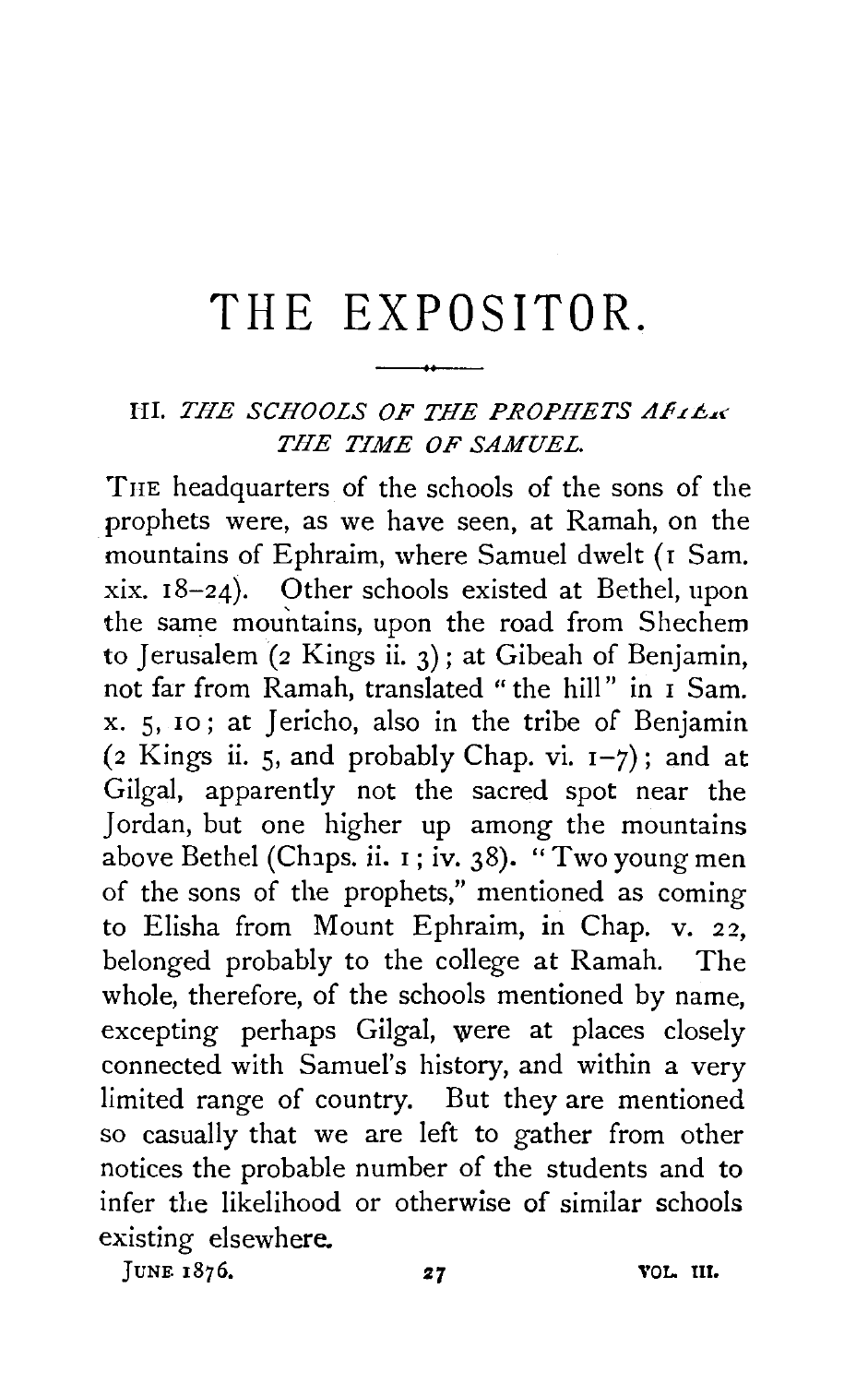Let me premise that the proper appellation for those educated in these schools was "the sons of the prophets." When Amos (Chap. vii. I4) denied that he was a prophet's son, he did not mean to say that his father was, or was not, a prophet, but that he himself had not received a prophetic education. The word 'son has a wide use in Hebrew. Where we speak of a person as thirteen years old, it speaks of him as "the son of thirteen years" (Gen. xvii. 25); where we speak of a calf, it says "a son of the herd" (ibid xviii.  $7$ ); and where we say "fifty strong men," it says "fifty sons of strength"  $(z$  Kings ii. 16). Here son is a title implying mutual affection and respect. The head of the prophetic institutions was addressed as Father (2 Kings ii. 12; this is the most probable explanation also of  $I$  Sam. x.  $I2$ ); the disciples were his sons. The appellation will be found in I Kings xx. 35; 2 Kings ii. 3, 5, 7, 15; iv. I, 38; v. *22* ; vi. I ; ix. 1, in which last place it is wrongly translated "children;" and in all these passages it means, without reference to age, persons educated in the prophetic schools.

But there is little doubt that· they were also often called simply "prophets." The previous appellation had reference to their education, and this to their profession. When Jezebel cut off "the prophets of the Lord," and " Obadiah hid a hundred of them" ( 1 Kings xviii. 4), we can scarcely doubt that by prophets are meant those who, after being educated at a prophetic college, subsequently practised the arts which they had learned there. They were the trained men of their day, and as such were the law~ yers, the physicians, and the advisers of the people.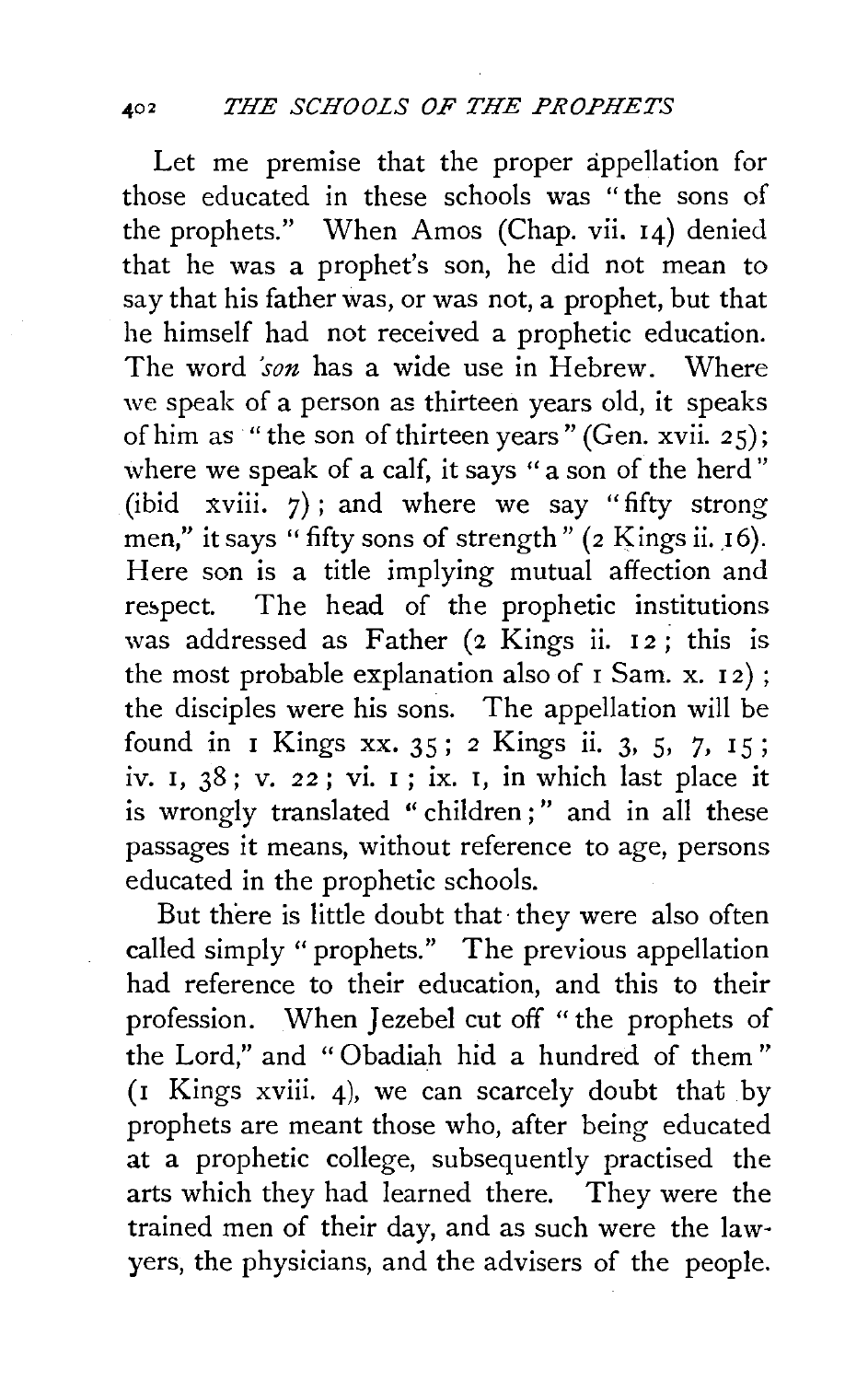All such offices, too, as required education would be confided to them. There was thus a large class of secular employments which would fall to their lot. But they had also higher duties. Without claiming for them the gift of inspiration, it is evident that they were a deeply religious body of men, and were the<br>teachers and preachers of their time. Here and teachers and preachers of their time. there one like Elijah or Elisha towered above his fellows, and touched the heavenly heights by his special gift of being directly a speaker for God. But, unless the mass of them had been religious men, and the mainstay, even in Israel, of the Mosaic institutions, neither would Jezebel have persecuted them nor Obadiah have risked life and royal favour for their deliverance.

Their numbers must have been considerable. For when, at the very end of Ahab's reign, Jehoshaphat wanted to inquire of the word of Jehovah before going to Ramoth-Gilead to battle, no less than four hundred were gathered together before the allied kings and prophesied in Jehovah's name (I Kings xxii. II, I2). Jehoshaphat is dissatisfied with them; but we are not to conclude from this, that they were not, what they claimed to be, Jehovah - prophets. Jehoshaphat did not live so far from Samaria as not to know what went on there, and probably these were men who had saved their lives during Jezebel's persecution by some compromise. After the great day at mount Carmel the worship of Jehovah was publicly restored in Israel, and they came forth again to exercise their calling. Jehoshaphat, used to a more uncompromising state of things in Judea, naturally wishing to hear the word of the Lord from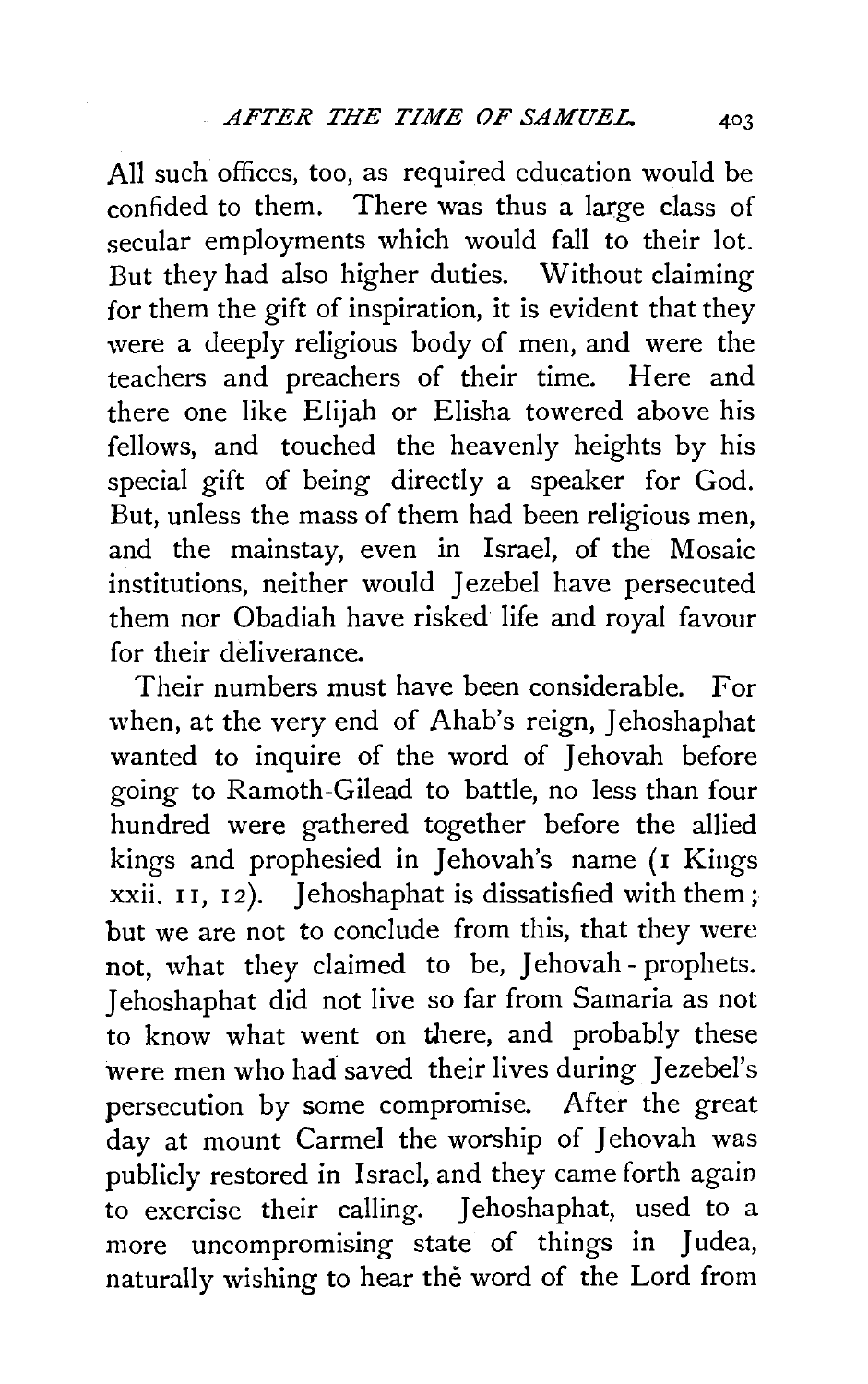some one not so well drilled as these four hundred seemed to be. We refer to the narrative, however, simply to shew the large numbers of those who had enjoyed the prophetic training. For though persecution had thinned their ranks with the sword, and sent even more into exile in Judea, whither there seems to have been a continual migration of such Israelites as clave unto Jehovah, yet in Samaria and its neighbourhood four hundred men could be found who, under the very eyes of the fanatic queen, professed to be prophets of Jehovah.

It would be no easy matter now, in our more densely peopled land, to assemble four hundred clergymen in a comparatively small country town like Samaria ; it would have been quite impossible immediately after the Marian persecution. Nor can I imagine whence Ahab obtained so large a number of reputed prophets, unless there had been some college in the neighbourhood of Samaria. Bethel, though removed by the whole width of the tribe of Ephraim, is not absolutely too far away. It was situated in the tribe of Benjamin, but belonged to Israel, and what in an earlier narrative we read of the Bethel prophets  $(I$  Kings xiii.  $I_8$ ) does not give us a very high idea of their probity. They apparently made a compromise under Jeroboam with the calf-worship, and may have done the same under Ahab. But whether from Bethel or elsewhere, unless there had been some headquarters within reach, four hundred is a very large number of prophets to bring together upon such short notice. If, however, they came from some college, of which Zedekiah the son of Chenaanah was the head, all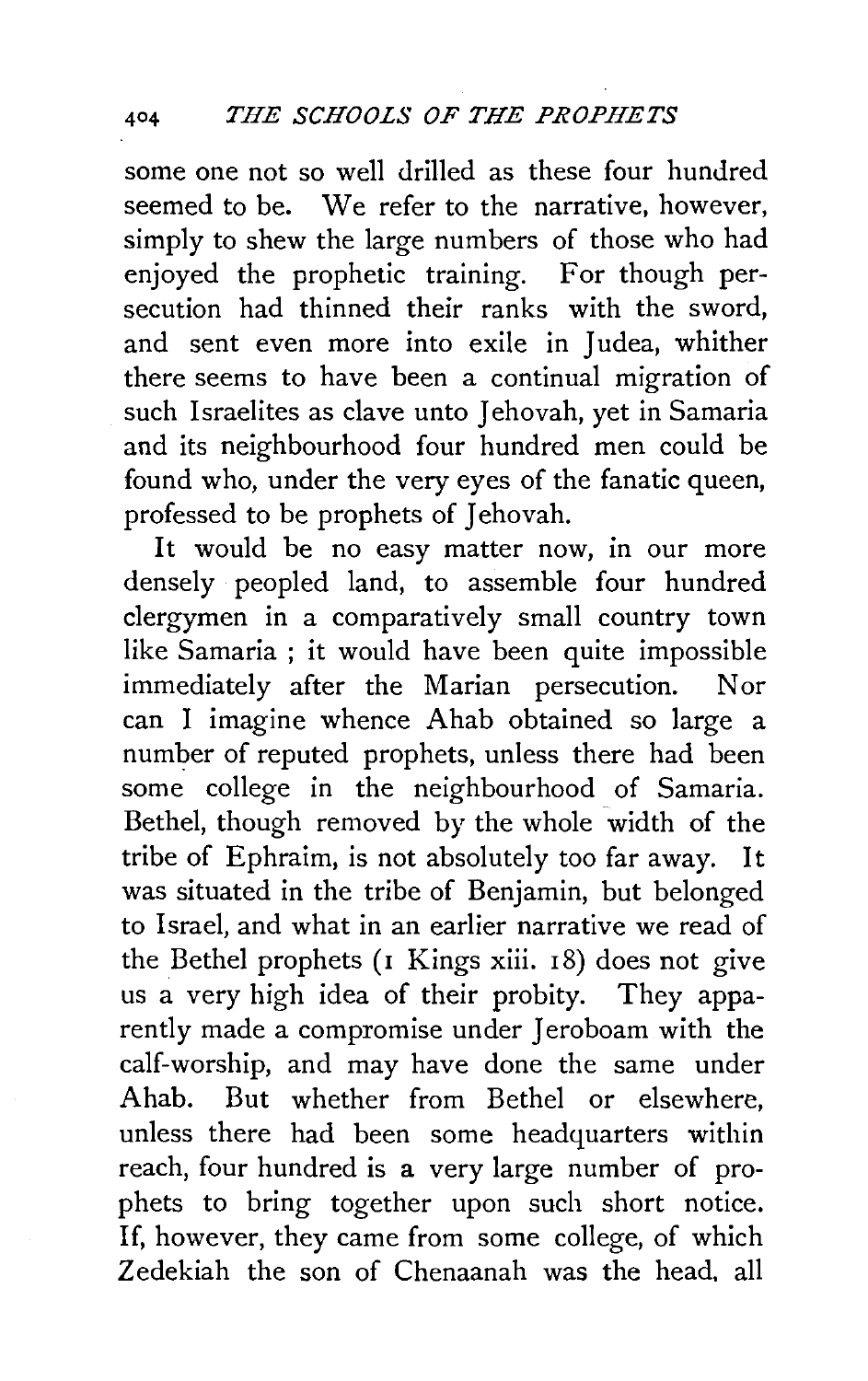the students would be counted and swell the roll. And one or two such colleges, added to such prophets as dwelt in Samaria, would supply the whole array.

For plainly these colleges were upon a large scale. Thus from that at Jericho fifty men go forth to watch the progress of Elijah and Elisha (2 Kings ii. 7); and when the latter returns without his master, they urge him to send " fifty strong men," apparently persons in their service, employed perhaps upon their lands, to seek for him (2 Kings ii. 16). Subsequently, in a time of famine, when it must have been very difficult to procure food for a large number of people at one place, we nevertheless find no less than a hundred assembled for a common meal (2 Kings iv.  $43$ ); and it is interesting to find that the first- fruits, which were consecrated to God, and belonged strictly to the priests (Deut. xxvi.), were supposed to be used with equal piety if given to "the man of God" who was for the time rector of the prophetic schools.

But probably the whole of the ground which Samuel, their founder, had made sacred by his circuits, and which lay conveniently upon the borders of both kingdoms, was studded with these schools. They would flourish or dwindle away as external circumstances were favourable or adverse, and in proportion to the reputation of their teachers. The great influence of Elijah and Elisha, who successively devoted themselves to their nurture, made the students more than ordinarily numerous in their days. Nor was their multiplication a matter of difficulty. The college, probably at Jericho, had become, we read,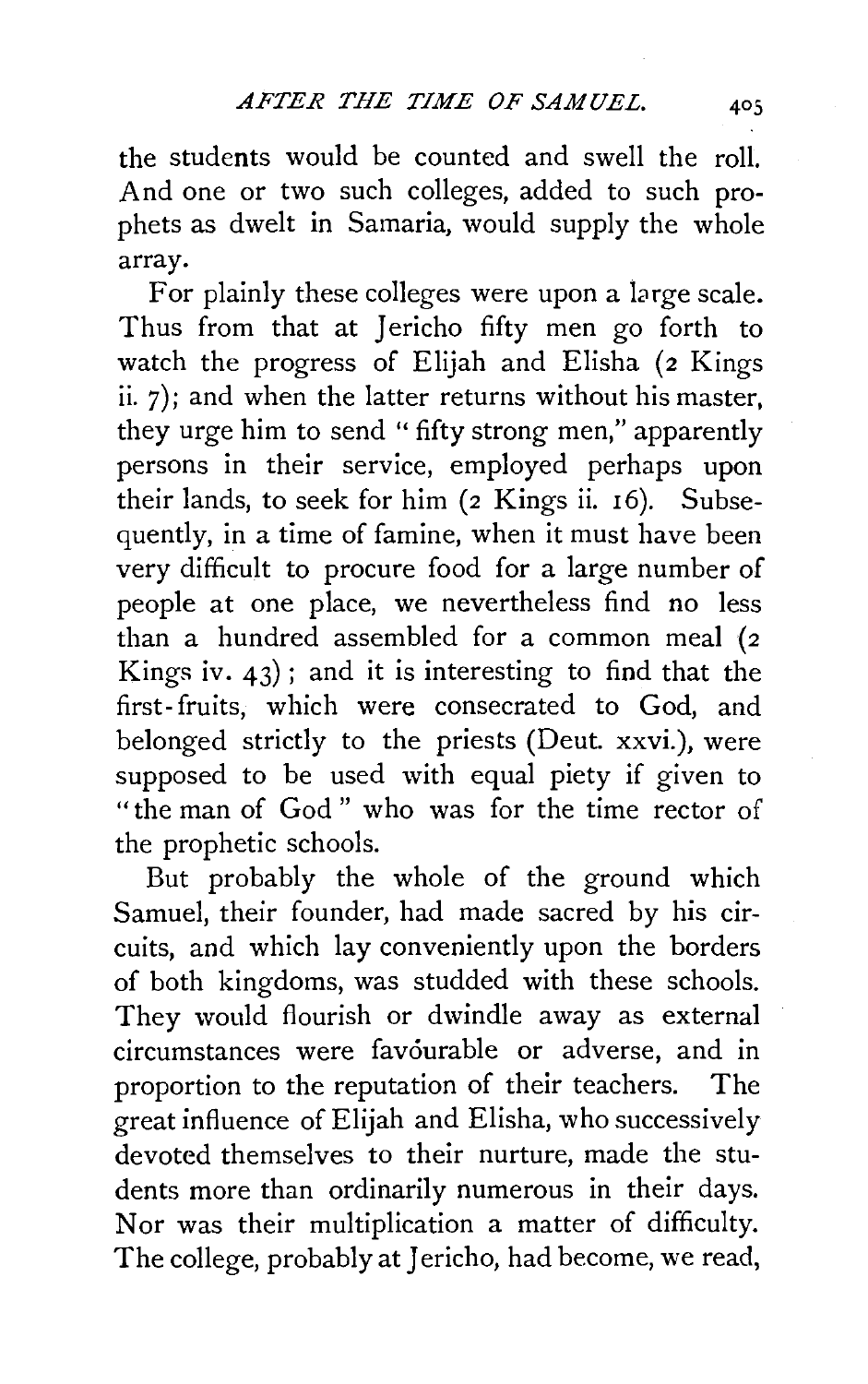overcrowded. The members ask Elisha's permission to provide better accommodation, and, with him at · their head, they go forth and build for themselves a new lodging (2 Kings vi.  $I$ -7), apparently as a succursal to their former buildings. And here let us notice the exactness of the language in the original Hebrew. When our Version (Chap. vi. 1) speaks of "the place where we dwell with thee," the Hebrew says "the place where we sit before thee." Elisha did not dwell with them, nor were they thinking of dormitories and refectories. He was perpetually on the move, going from one school to another (Chap. iv. 8), superintending everywhere the education given by the local teachers, and himself adding definite instruction in some special subject, and so crowning the labours of them all. And what they wanted to build was a lecture-room. For "to sit before him" was the attitude of the scholar, and gives us once again the picture of Elisha as their head, " standing, like Samuel of old, as appointed over them." We thus see that when their numbers increased, they themselves easily provided room for their new students.

It is from a series of narratives, or anecdotes, given us in relation to Elisha's management of these schools that we gather many interesting particulars concerning them. We have seen already in what manner the students at Jericho acknowledged the authority of Elisha when they saw that the spirit of Elijah rested upon him  $(2 \text{ Kings ii. } 15)$ . Now Elisha had probably studied for a time at some prophetic college; but, when his course was complete, he returned to his usual occupation, and was plough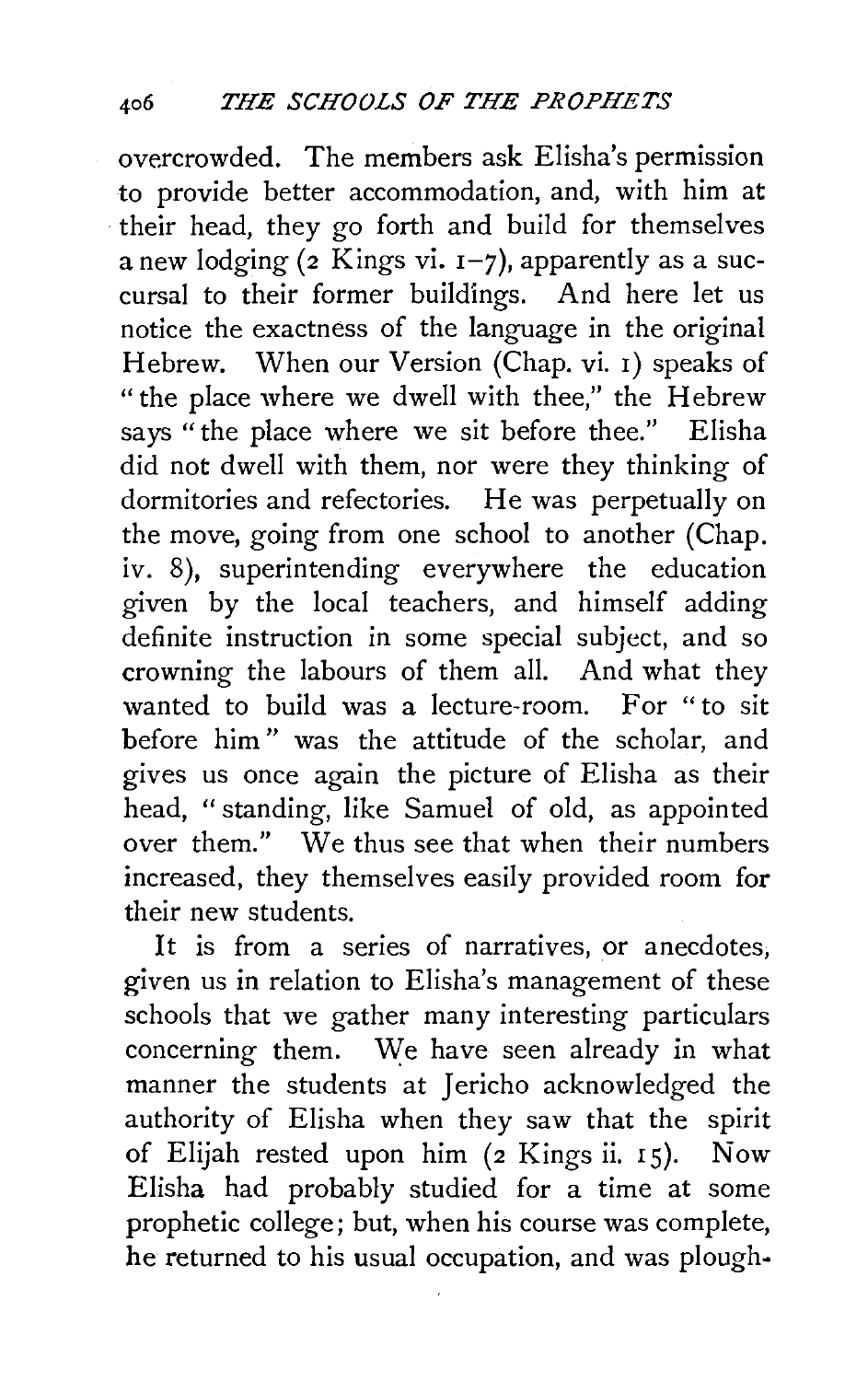ing his father's lands at Abel-Meholah when Elijah in passing by cast his mantle over him. In the East men are quick in catching the meaning of symbolic acts, and the young farmer understood that he was henceforward to wear the prophetic dress. For the garb of those who claimed to be in an especial sense prophets was a rough loose robe of black camel's hair, girt with a leathern girdle about the loins (2 Kings i. 8; Zech. xiii. 4; Matt. iii. 4). From that time Elisha became Elijah's attendant and minister (2 Kings iii. II), and after his translation devoted himself with unflagging energy to the prophetic schools, feeling, no doubt, that on them depended the maintenance of the Theocracy and of the institutions of Moses.

In one of these narratives we find Elisha multi· plying a widow's oil to enable her to pay her debts  $(2$  Kings iv.  $1-7$ ). It plainly follows that, after their education was completed, the "sons of the prophets" had to depend upon their own exertions for their living, and married, and prospered, or were unfortunate, like other men. Nor had they any special exemptions. The creditor came to take the prophet's two sons as bondsmen, to serve till the year of jubilee (Lev. xxv. 41), as he would the sons of any one else. Nor had Elisha any corporate property out of which he could relieve the poor woman, but multiplied miraculously a little oil, which she had in the house, to deliver her from her poverty. In the same Chapter (verse 9) we find Elisha journeying continually backwards and forwards by Shunem. Now this village lay in the tribe of Issachar, far to the north of the regions which Samuel visited, near Mount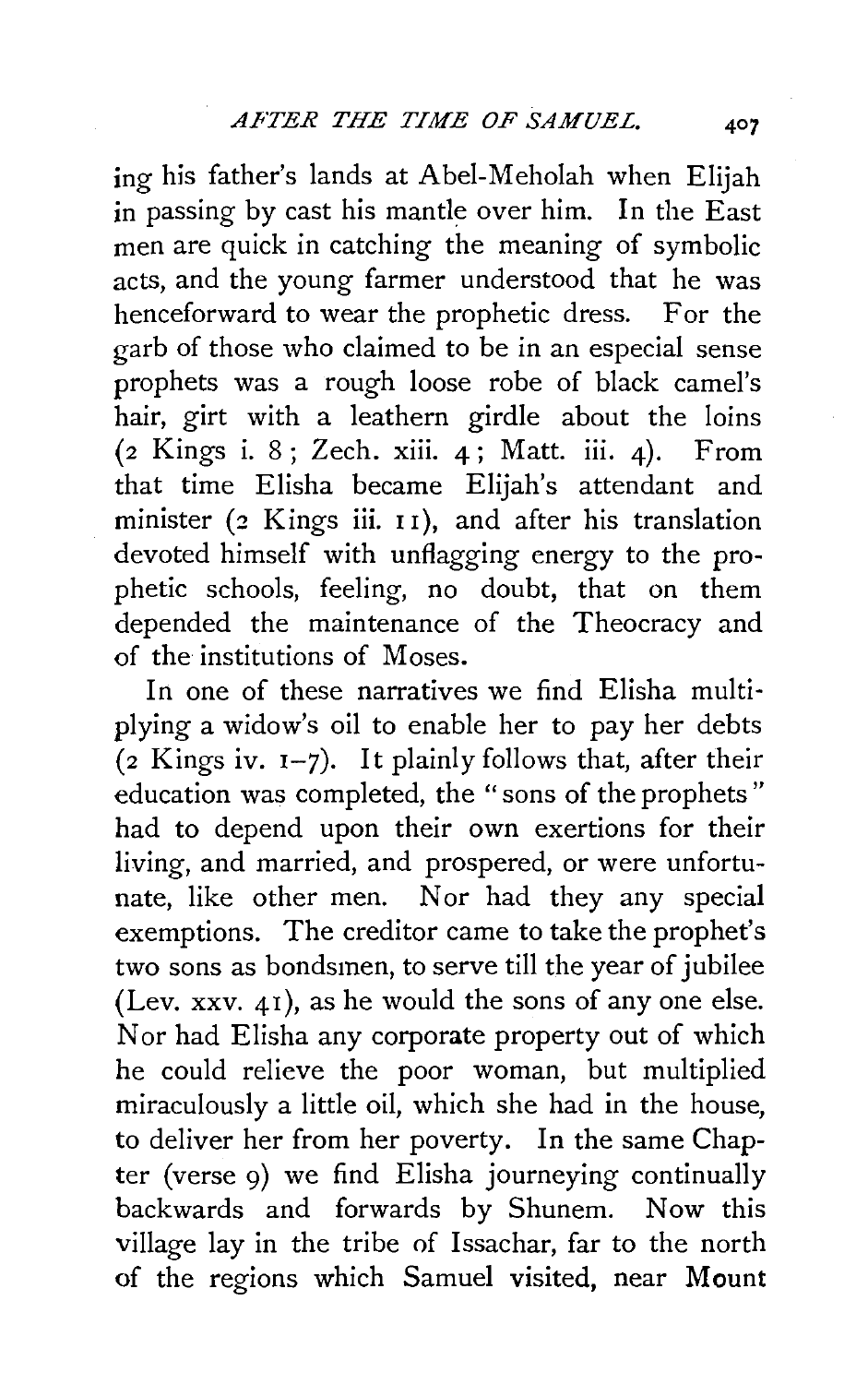Gilboa, and in the vicinity of the favourite palace of the Kings of Israel at Jezreel. What was it which brought Elisha so frequently to the far north ? As Carmel lay about thirty miles to the west of Shunem. it is not at all unlikely that there were schools of the prophets also upon this hill, so fitted by nature for such a use. We may feel sure that these visits of the Prophet, paid so regularly, were for some definite purpose, and nothing is more probable than that he had disciples there in training for Jehovah's service among the northern tribes, just as those upon the mountains of Ephraim were trained for similar service in the south.

From Shunem he returns to Gilgal, where we learn some particulars of what befell during the seven years' famine of which Elisha had prophesied (Chap. viii. 1). So severe was it that the rich family at Shunem withdrew with their household into the land of the Philistines during its continuance ; and sorely must the prophetic colleges have suffered at such a time. It so happened on a day that one of the scholars searching for herbs came upon a bed of the wild colocynth. (Canon Tristram<sup>1</sup> tells us that all round Gilgal and the Dead Sea the colocynth cucumber grows abundantly in the barren sands, and will flourish in the extremest drought.) This young man must have been a newcomer, or he would have known the plant and its qualities. As it is, he takes home his mantle full of the fruit; but when the students taste the pottage, its bitterness makes them think that it is poisoned. Elisha sprinkles meal into the pot, and miraculously

1 "Natural History of the Bible," p. 452.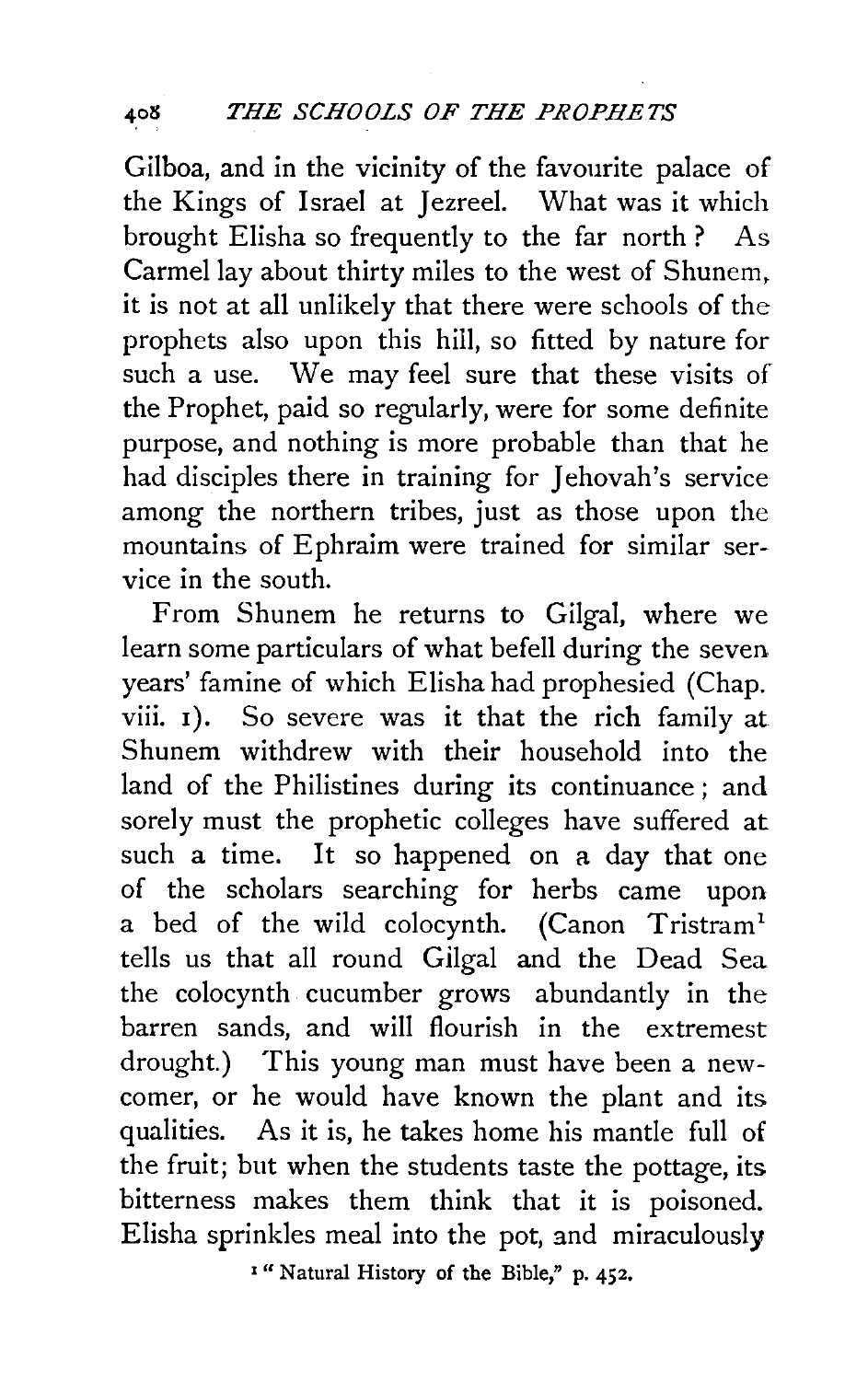converts the contents into wholesome food. For our present purpose the interesting point is that the sons of the prophets evidently had a common meal. Now this is the very centre of our own collegiate life. The members not on the foundation of any college at Oxford or Cambridge are even called "Commoners," from being admitted to participate in it. We conclude, therefore, that the prophetic colleges had something of a corporate existence, with common revenues and with orderly rules for their maintenance and control. Without considerable resources they could not have tided over so trying a time. At the end of the Chapter, when the farmer of Baal-Shalishah has brought first-fruits, not for the college, but for the man of God at its head, and he orders them to be set before the students, we find that, in spite of the famine, the common table is still set for a hundred men. It is the proximity of this village which makes it probable that Gilgal lay to the north of Bethel, and there are several indications that Elijah's house was there. If so, a prophetic college would naturally grow up around it. Let me also notice the direct proof that Elisha taught the students in person. In Chap. iv. 38 we read that "the sons of the prophets were sitting before him." As noticed above, this was the regular attitude of the scholars. Squatting cross-legged upon the floor they would read their lesson or write, holding the material upon the palm of the left hand, or trace figures upon the sand.

From the narrative of the building of the lectureroom (Chap. vi.  $1-7$ ) we gather that these colleges were not wealthy institutions. The students go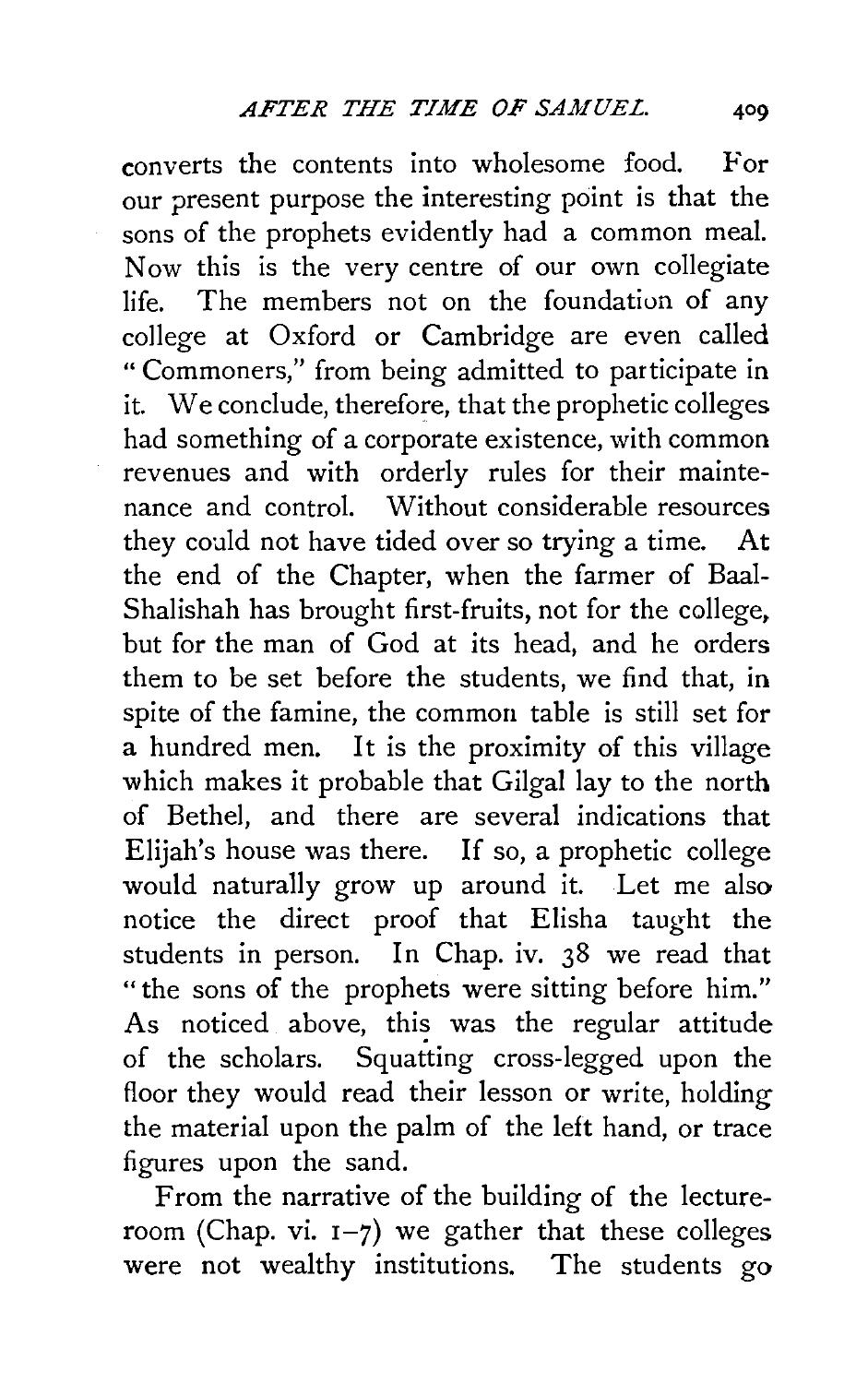themselves to obtain the timber wherewith to erect the new room. Moreover, they have no community of goods; for one, we read, was working with a borrowed axe, and when it fell into the river the loss seemed to him irreparable. But probably they possessed lands, tilled partly by the young men and partly by tenants who shared with them the produce (Chap. ii. 16). But when the students came from their homes, all probably brought with them such gifts as they could afford : and offerings of food were probably made to the heads of these colleges by the wealthier landholders around. For, let me add, they were decidedly popular institutions. They belonged to no class or special order. Every one was welcome, and the education offered was open to all. It bound no one for future life. He might return to his usual occupations, or he might assume the mantle of camel's hair, as he chose. As " prophecy came not by the will of man" ( $2$  Pet. i.  $21$ ), no restrictions could be put upon it. Both in its higher and its lower aspect it was free, untrammelled, unconfined. It flourished in Israel as largely as in Judah; and the Spirit of God, which bloweth where it listeth, poured down large blessings upon the sons of the prophets in the northern kingdom, and used them for the maintenance of the truth there at a time when all other privileges had been withdrawn, or exercised but **little influence.** 

It is not the manner of Holy Scripture to give us direct information upon the many points relating to the internal habits and manners of the people, which would be to us most interesting. Too profoundly occupied with its one great purpose, it does not stop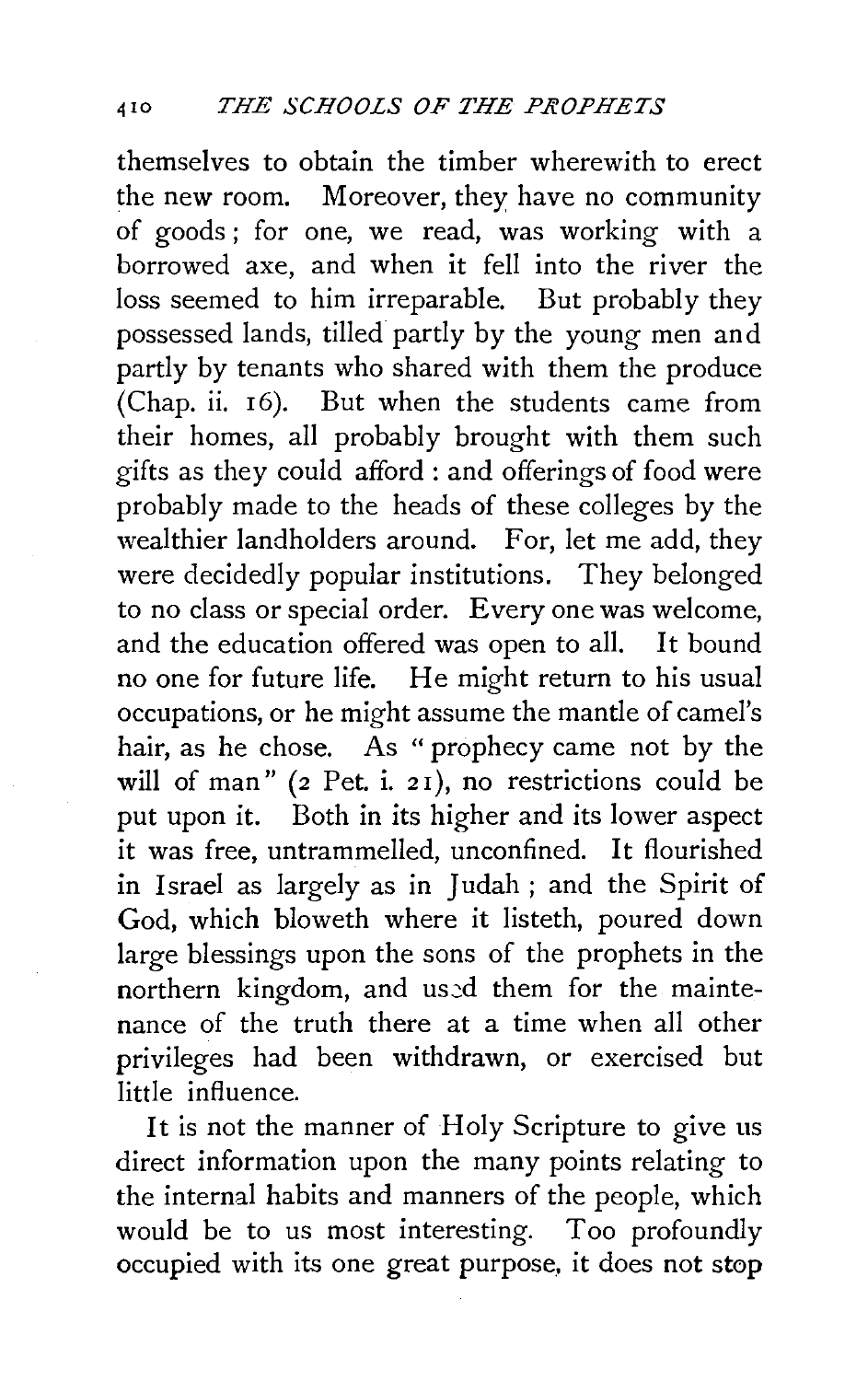in its course merely to increase our secular knowledge; and thus what we know of the training and mode of life of the prophets has to be gathered from incidental allusions dropped in narratives chiefly occupied with other things. There remains one more such allusion, already briefly adverted to. Amos, a native of Tekoa, a village twelve miles south of Jerusalem, upon the very border of the great western desert, had gone on a special mission to Israel. It was then governed by Jeroboam II., the greatest monarch of the house of Jehu, and a nominal worshipper of Jehovah, but only so far as Jehovah was symbolized by the golden calves. But besides this central sin, moral corruption was fast spreading among the ten tribes and threatening the kingdom with ruin. In vain were all the victories of the warlike king. His throne was tottering to its fall.

And God gave the Israelites one last vehement call to repentance. Amos, in hurried circuit, like some revivalist preacher, visited all parts of the country, and so earnest was his appeal and men's hearts so stirred that " the land was not able to bear all his words" (Amos vii. 10). Amaziah, the high priest of Bethel, is indignant, and complains to the king, and also appeals to Amos, bidding him consult for his own safety, by returning to Judea, there to eat his bread and prophesy (verse 12). The words were of course intended to suggest that Amos was prophesying for money, and that he would be more likely to earn it peaceably in Judea than at Bethel. For "Bethel was a royal sanctuary, and for the time the capital, where the king dwelt." At such a place the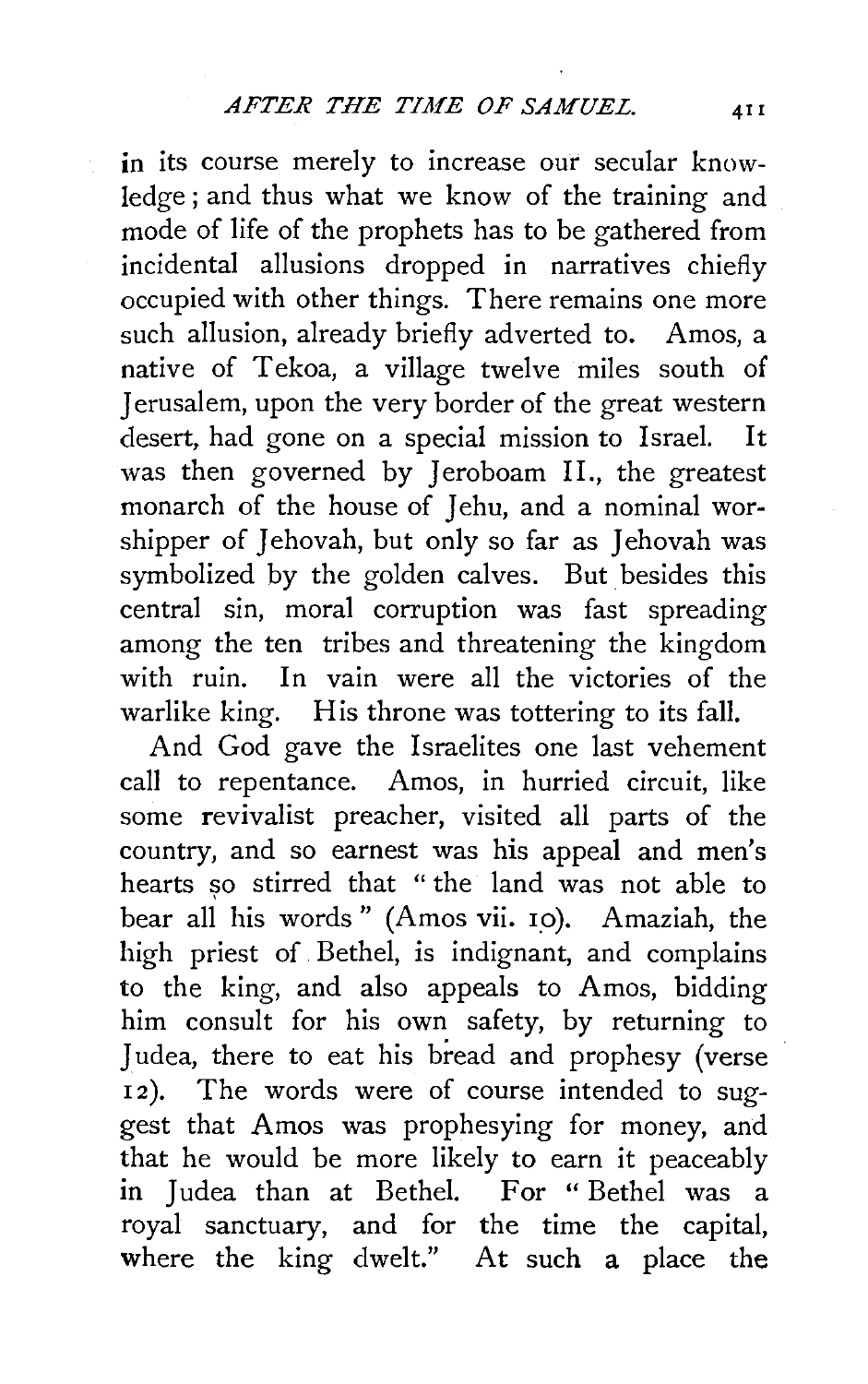royal power would not permit the vagaries, as Amaziah deemed them, of a foreign prophet.

The answer of Amos meets Amaziah at every point. " I am," he says, "no prophet, neither am I a prophet's son; but I am a herdman, and a gatherer of sycomore fruit" (verse 14). Our Version has wrongly inserted a past tense. Amos really speaks of the present: I am at this moment no prophet professionally. I do not wear the black camel's hair cloak and leathern girdle. Consequently I receive no fees, nor gifts. I have, too, my own means of subsistence. They may not be large, but they are enough. I have cattle, sheep, and fruittrees. On their produce I was living, when a direct command came to me to bear God's message to Israel. I have obeyed, but not for earthly reward. And when my mission is over I shall return to my former method of life.

It follows, therefore, that the prophets received gifts for their services (see also Micah iii.  $11$ ), not the inspired men who had a message directly from God, but those of the meaner sort; and from the indignant denunciation of them by Micah we gather that these fees had proved a snare to the order generally. Next we learn that the prophetic schools existed at this time as ordinary things. Amaziah, hearing that Amos prophesied, assumed, as a matter of course, that he had been educated with "the sons of the prophets," but is undeceived. Finally, though Amos had not been thus trained, he was not therefore an illiterate man. On the contrary, his Book, though marked by some diversities of spelling from the common mode and by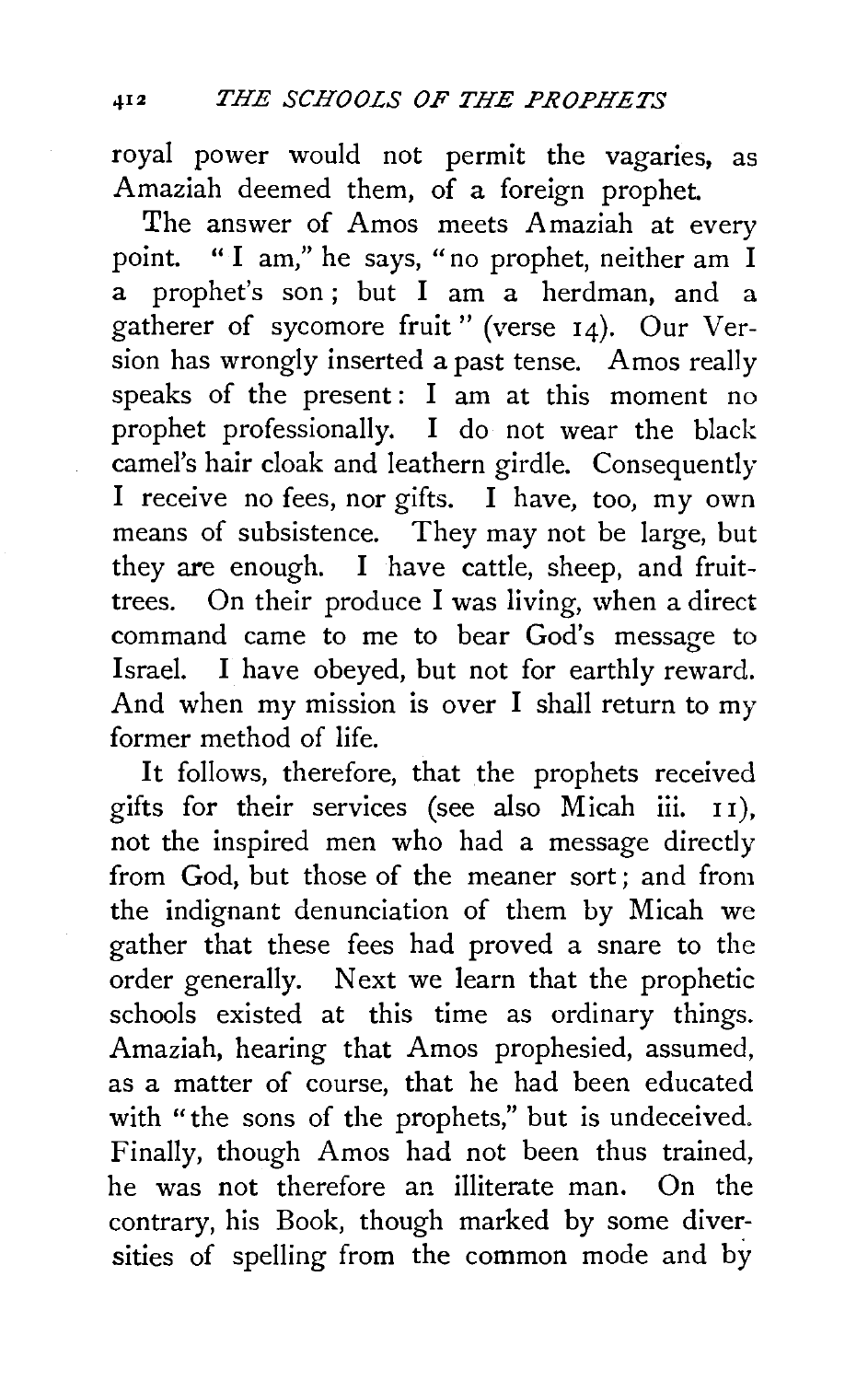a few of what we should call provincialisms, is a work of no common literary merit; and his metaphors, borrowed from country life, are used with the utmost skill and judgment. It appears that the Jews in the days of King Uzziah were a highly educated people, when thus a herdsman of limited means is so well able to manage the pen. The days of Uzziah and Jotham were indeed the palmy days of Judah; still it is plain that Samuel's foundations had ended in educating the mass of the people. And this education was carried on, I believe, by men trained in the prophetic schools; and Amos, though he had never been to a college, had, I doubt not, obtained his learning from those who had been so taught, and who, dispersed throughout the land, were the teachers of the whole Jewish youth.

I have endeavoured in these papers to give a concise account of the educational institutions of the Israelites, which, starting from the wise forethought of Samuel, ended in making the Jews one of the most highly cultivated peoples of ancient times. When the Assyrians invaded Palestine they destroyed a civilization far in advance of anything that ever existed on the banks of the Tigris and Euphrates. To a certain extent it revived after the exile at Babylon, but never reached again that perfection to which it had attained in the days of Hezekiah and his immediate ancestors. We have in our Bibles the eternal results of this culture. But for Samuel's schools, the Psalms of David, and the Prophecies of Isaiah and Hosea, of Joel, Amos, and Micah, would have been, humanly speaking,